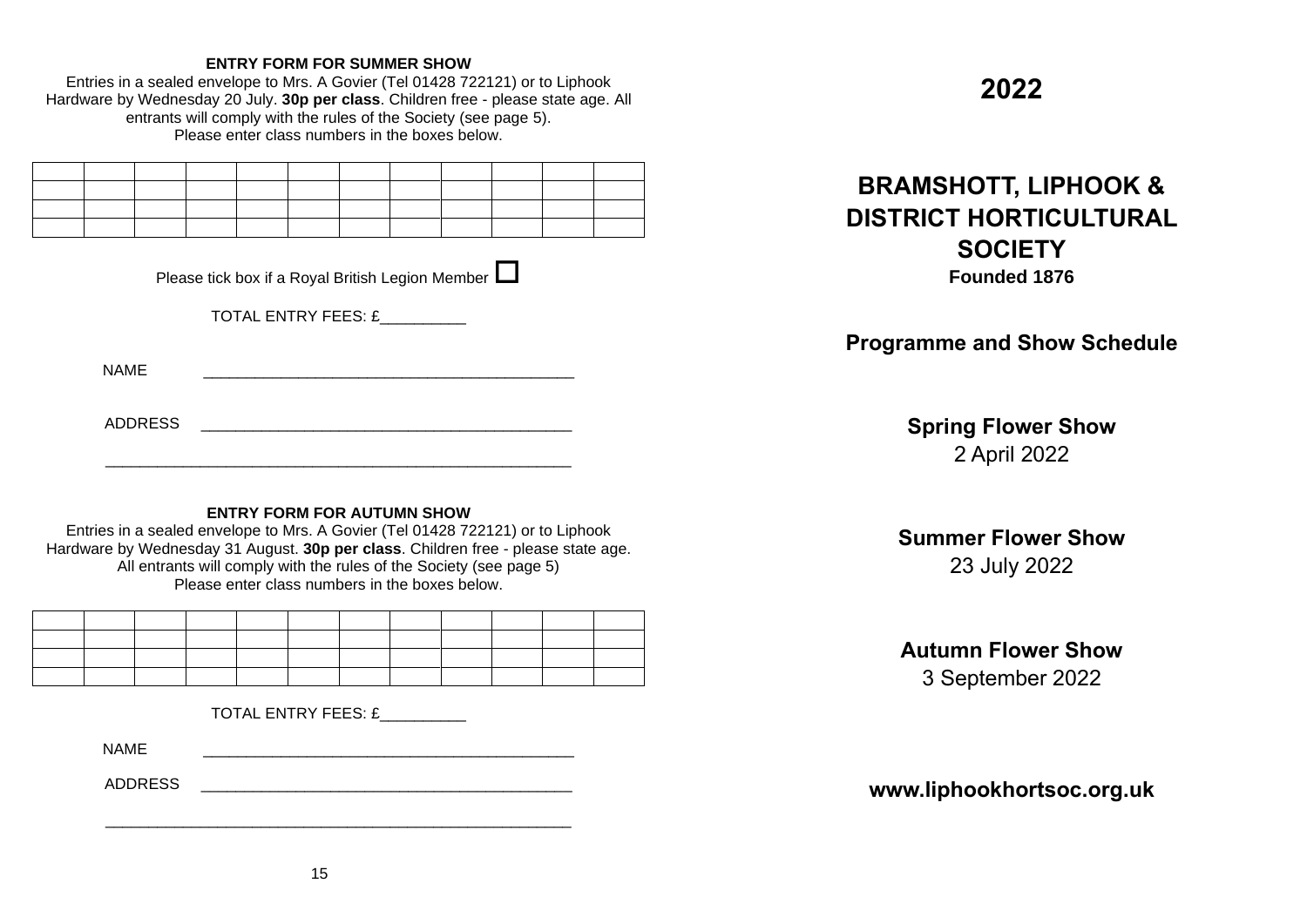#### **President - I Haussauer**

**Vice President - P Catt VMH, VMM**

**Chairman - Mrs L Hollands** Griggs Green Cottage, Longmoor Road Liphook GU30 7PB Tel. 01428 723681 [lesleyhollands@hotmail.com](about:blank)

**Secretary – Mrs A Haussauer** 41 Chiltley Way, Liphook, GU30 7HG Tel. 01428 723045 [ann.haussauer@btinternet.com](about:blank)

**Treasurer – Mrs D Pont** Highclere, 11 Hollycombe Close, Liphook, GU30 7HR Tel. 07818 813866 **GU30 7XE** [dianapont@aol.com](about:blank)

**Membership Secretary – Ms M Rowe**

46 Longmoor Road, Liphook, GU30 7NY Tel. 01428 723281 [miranda.rowe@btinternet.com](about:blank)

#### **Show Secretaries**

**Mrs A Govier**<br>137 Haslemere Road<br>133 Haslemere Road<br>133 Haslemere Road

**Show Secretaries** 137 Haslemere Road 133 Haslemere Road Liphook GU30 7BX Liphook GU30 7BX Tel 01428 722121 Tel 01428 723704 [anne@rillcottage.co.uk](about:blank) [sallyawhite55@gmail.com](about:blank)

#### **Committee**

Mrs A Hyndman Dr S Moss Mrs H Brown Mrs M Moss Mrs F Town-Jones

**Financial Accounts Examiner** Mrs A Alderman

# **Annual Subscriptions**

Due by 1<sup>st</sup> October each year

£10.00 Individual Membership £15.00 Family Membership

### **Member Discounts**

Your membership card gives you:

10% discount at:

Lindsey Clark Brothers, Churt Seale Nurseries, Nr Farnham Millais Nurseries, Churt Squires Garden Centre, Milford

5% discount at:

Andrew Luff, Headley (plants only) Haslemere Garden Centre, Brook Rotherhill Nurseries, Stedham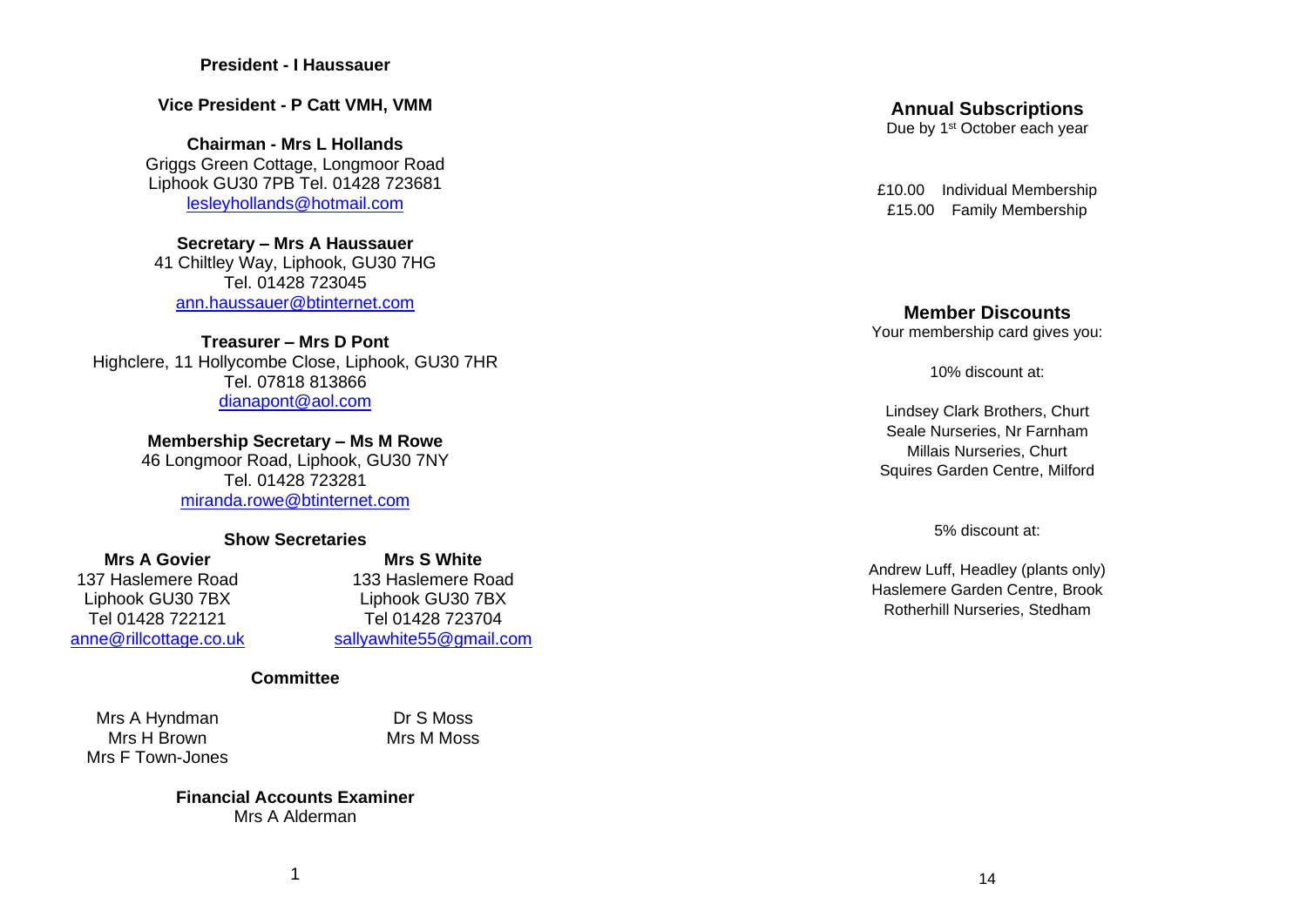# **Recipes and ingredients**

**Autumn Show** – Class 157 MEN ONLY Page 12

#### **Coconut Bites**

**Ingredients** 

200g - desiccated coconut

175g – caster sugar

4 – large egg whites

 $\frac{1}{4}$  - tsp sea salt

1 – tsp vanilla extract

60g – dark chocolate

#### Method

- 1 Preheat oven to 180°C fan 160°C gas mk 4. Line a large baking tray with baking paper.
- 2 Place all ingredients except the chocolate, in a saucepan and set over a low heat. Stir continuously for about 6 mins until all the sugar has dissolved and the batter starts to stick together. Take off the heat and leave to cool for 5 mins.
- 3 Use a spoon to scoop 12 balls onto the tray. Bake for 10 15 mins until the cookies turn golden.
- 4 Melt the chocolate and once the coconut bites are completely cold dip the bottom of each cookie into the chocolate, then place, dipped-side down, back on the tray.

# **Programme of Events for 2022**

| <b>Date</b><br>20 Jan                                                                                                                                                                       | <b>I</b> TUGIQUILITE OF EVERIS TOI ZUZZ<br>Event<br>Speaker - Sheila Das RHS - The New Look<br><b>Wisley Hilltop Garden</b> | Location<br><b>Church Centre</b><br>7.30 pm                                    |  |  |  |  |
|---------------------------------------------------------------------------------------------------------------------------------------------------------------------------------------------|-----------------------------------------------------------------------------------------------------------------------------|--------------------------------------------------------------------------------|--|--|--|--|
| 17 Feb                                                                                                                                                                                      | Speaker - Jo Craig, Midhurst Flower Farm -<br>Life as a Cut Flower Farmer                                                   | <b>Church Centre</b><br>7.30 pm                                                |  |  |  |  |
| 17 Mar                                                                                                                                                                                      | Speaker - Patricia Elkington - Silver and<br>White in the Garden<br>She will bring plants for sale                          | <b>Church Centre</b><br>7.30 pm                                                |  |  |  |  |
| 2 Apr                                                                                                                                                                                       | <b>Spring Show.</b> Admission free. Bring and buy<br>plant sale<br>Sale of fuchsias (Class 51).                             | <b>Church Centre</b><br>2:00 - 4:00 pm                                         |  |  |  |  |
| June                                                                                                                                                                                        | Garden Visit - date and details to be<br>announced in Mar 2022                                                              |                                                                                |  |  |  |  |
| 26 Jun                                                                                                                                                                                      | <b>Summer Party</b><br>The Chairman invites members of the Society<br>- Free to Members                                     | Griggs Green<br>Cottage,<br>Longmoor Road,<br><b>GU30 7PB</b><br>5.30 - 7.00pm |  |  |  |  |
| 23 Jul                                                                                                                                                                                      | Summer Show. Admission free. Bring and<br>buy plant sale                                                                    | <b>Church Centre</b><br>$2:00 - 4:00$ pm                                       |  |  |  |  |
| 3 Sep                                                                                                                                                                                       | Autumn Show. Admission free. Bring and<br>buy plant sale. Sale of daffodil bulbs for the<br>Spring Show (Class 13)          | <b>Church Centre</b><br>2:00 - 4:00 pm                                         |  |  |  |  |
| 20 Oct                                                                                                                                                                                      | Speaker - Wilf Simcox - Growing in a Small<br>Greenhouse.                                                                   | <b>Church Centre</b><br>7:30 pm                                                |  |  |  |  |
| 17 Nov                                                                                                                                                                                      | AGM and Social Evening with Quiz. Free to<br>members Non-members £5                                                         | <b>Church Centre</b><br>7:30 pm                                                |  |  |  |  |
| There is a stall for the sale of plants and produce at each Show<br>All proceeds are in aid of the Society's funds.<br>Note: New classes & amended quantities are highlighted in bold print |                                                                                                                             |                                                                                |  |  |  |  |

The Society wants to help the planet so we have decided that no floral foam of any type will be allowed in 2022. Some alternative options will be demonstrated by the committee at the March meeting.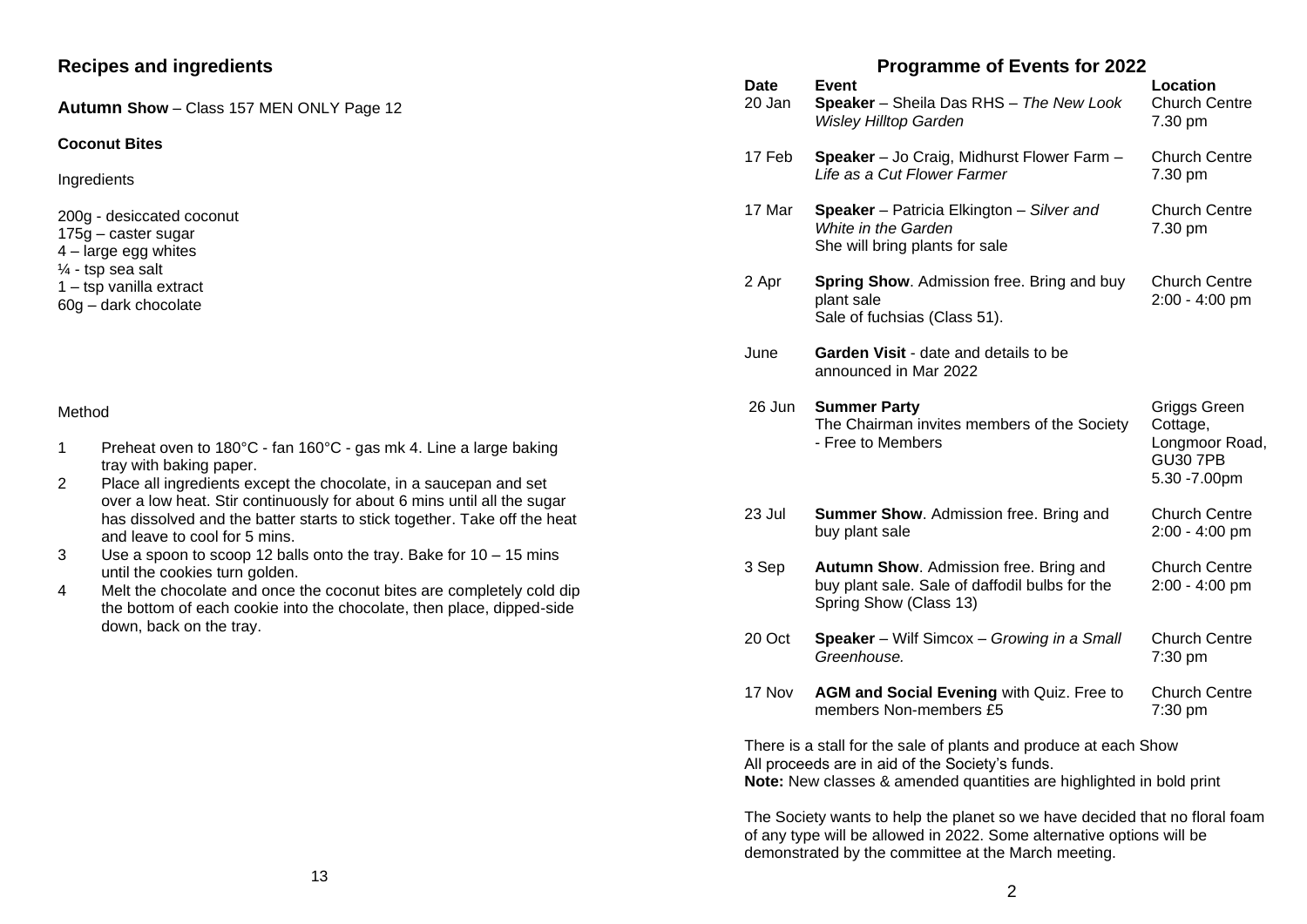# **Members' Spring Show**

# **Staging 10:30 - 11:45 am Show opens 2:00 - 4:00 pm**

Judges: Mrs A Chaplin, Chiddingfold, Mrs A Hyndman, Arford (Class 28)

The **TED BAKER CUP** (Awarded in 2019 to: Mrs H Brown) will be awarded for the exhibit "Best in Show" The **TONY WEST SALVER** (Awarded in 2019 to: Mrs A Haussauer) will be

awarded for the best exhibit in Classes 2-11

. Blank show cards will be provided for exhibitors.

**Daffodil definitions:** (all one flower to a stem except where stated) Trumpet: Trumpet as long as, or longer than, its petals. Large cup: Cup more than a third but less than equal to length of its petals. Small cup: Cup not more than a third the length of its petals.

# **Class IMPORTANT – FLORAL FOAM (OASIS) IS NO LONGER ALLOWED.**

- 1 One specimen daffodil bloom, in vase.<br>2 Trumpet daffodils, all vellow, one variet
- 2 Trumpet daffodils, all yellow, one variety, 3 blooms, one vase.
- 3 Trumpet daffodils, white or bi-colour, one variety, 3 blooms, one vase.
- 4 Large cup daffodils, one variety, 3 blooms, one vase.
- 5 Small cup daffodils, one variety, 3 blooms, one vase.
- 6 Multi-headed daffodils, one variety, 3 stems, one vase.
- 7 Double daffodils, one variety, 3 blooms, one vase.
- 8 Miniature daffodils, one variety, 3 blooms or stems, one vase.
- 9 Mixed daffodils, 9 blooms or stems, one vase.
- 10 Mixed miniature daffodils, 9 blooms or stems, one vase.
- 11 **NEW –** Daffodils, cyclamineus, one variety, 3 blooms, one vase
- 12 Daffodils, one or more varieties growing in a container
- 13 Daffodil bulbs from the Society growing in a pot not to exceed 200mm
- 14 Tulips, one variety, 5 blooms, one vase.
- 15 Tulips, mixed, 5 blooms, one vase.
- 16 Tulips, one or more varieties, growing in a container.
- 17 Any other bulb(s) in a container.
- 18 Polyanthus, 3 stems, one vase.
- 19 Primula, any kind, one pot.
- 20 Pansies or violas, 6 blooms in a container.
- 21 Spring flowers, other than classes 1-20, 3 stems, one vase.
- 22 Flowering pot plant, excluding bulbs.
- 23 Foliage pot plant.
- 24 Camellia, 1 bloom in a container.
- 25 Flowering shrubs, one variety, 3 stems, one vase.
- 26 Flowering shrubs, as many as possible, one stem per variety in a vase.
- 27 Spring garden flowers, as many as possible, one stem per variety in a vase
- 28 Photograph entitled "Steps & Stairs" (maximum size A4).
- 29 Rhubarb, 3 sticks, forced or natural equally pointed.

# **Class**

- 141 Cut flowers, mixed one vase.
- 142 Cut flowers three distinct kinds, separate vases.
- 143 Shrubs three stems, distinct kinds.
- 144 Fuchsia pot not to exceed 200mm.
- 145 Pot Plant, flowering, not fuchsia or orchid pot not to exceed 200mm.
- 146 Pot Plant, foliage pot not to exceed 200mm.
- 147 Orchid pot not to exceed 200mm.
- 148 **Chilli** no class this year.

## **SECTION B - FLOWER ARRANGEMENT – NO FLORAL FOAM (OASIS)**

Judge: Mrs R Lanning, Selborne. Prizes 1st 50p 2 <sup>nd</sup> 30p 3 rd 20p Use of accessories allowed.

# **Class**

- 149 For Beginners (see page 5 for definition): Golden Glow
- 150 Open: Harvest Time.
- 151 Open: Burnished Copper.

# **SECTION C – COOKERY**

Judge: Mrs C Hooker, Camelsdale

| Prizes 1 <sup>st</sup> 50p |  |  | $2nd$ 30p |                                                             | $3rd$ 20p |  |
|----------------------------|--|--|-----------|-------------------------------------------------------------|-----------|--|
|                            |  |  |           | Entries in Classes 153 - 157 must be covered in cling film. |           |  |

# **Class**

- 152 Tomato Chutney.
- 153 Orange Curd.
- 154 Savoury Ham and Leek Muffins three.
- 155 Coffee and Walnut Cake.
- 156 Bakewell Tart.
- 157 MEN ONLY Coconut Bites See recipe Page 13.

# **SECTION D - CHILDRENS CLASSES.**

- Judge: Mrs R Lanning, Selborne.
- Prizes 1st 50p 2 <sup>nd</sup> 30p 3 rd 20p
- Classes will be divided between ages 7 and under, and 8-13 inclusive. Please state age on entry form. Entries must be entirely made by the exhibitor.

# **Class**

- 158 A Birthday Card.
- 159 Decorated Flower Pot.
- 160 A Model Made from Fruit and/or Vegetables.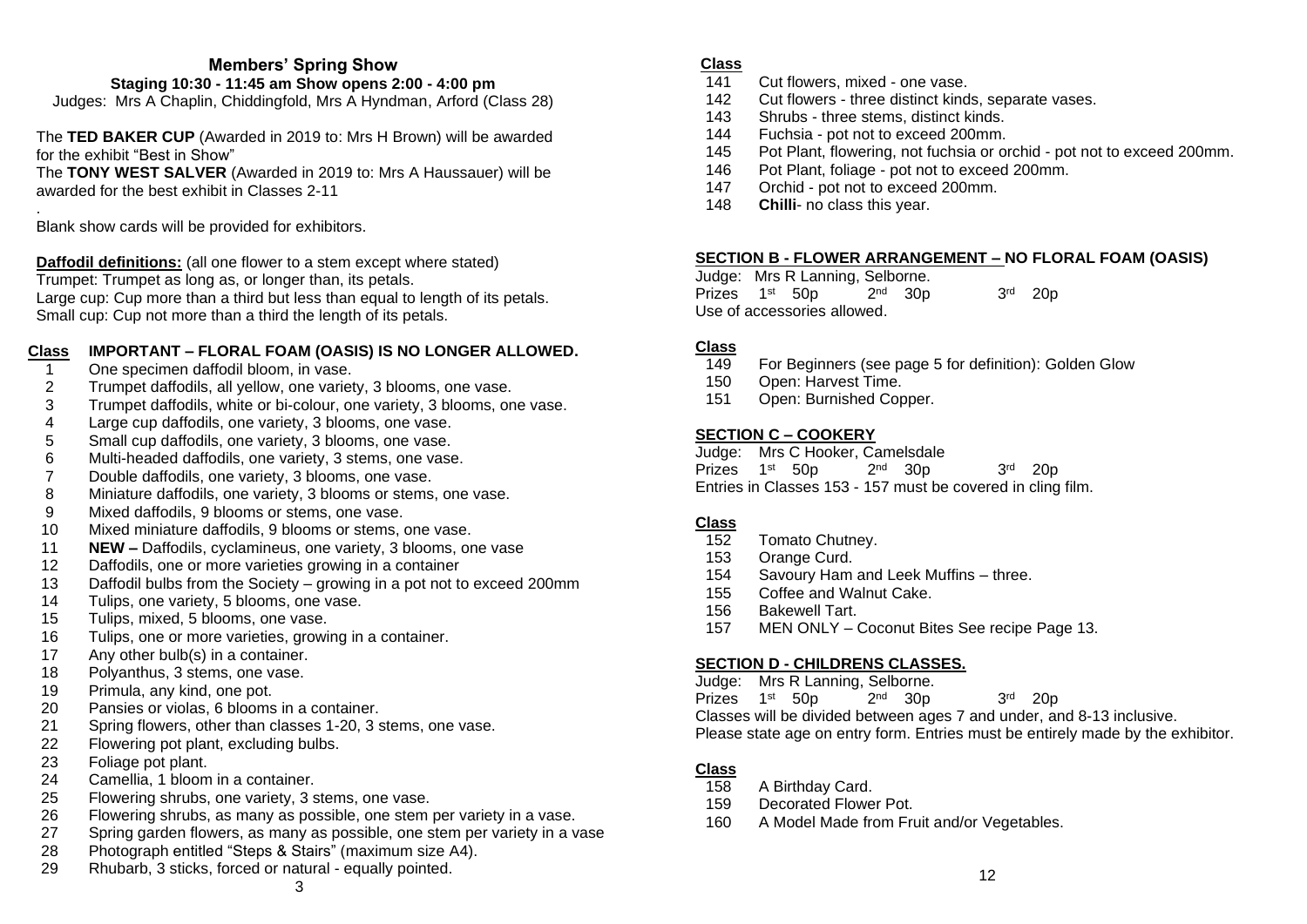#### **Class**

- 106 Onions, 250g or over, ripened, trimmed & necks to be tied three.
- 107 Onions, under 250g, ripened, trimmed & necks to be tied **three**.
- 108 Onions, red, under 250g, ripened, trimmed & necks to be tied **three**.
- 109 Parsnips three.
- 110 Potatoes, white cultivar five.
- 111 Potatoes, coloured cultivar five.
- 112 Shallots, exhibition, necks to be tied **six**
- 113 Shallots, pickling, under 30mm diameter, necks to be tied **six**.
- 114 Tomatoes, medium, 60mm diameter approx., with calyces attached five, not staged in sand
- 115 Tomatoes, small fruited, not exceeding 35mm diameter (use gauge provided), with calyces attached – five, not staged in sand
- 116 Tomatoes, any other kind, with calyces attached five, not staged in sand
- 117 Sweetcorn two cobs.
- 118 Any other vegetable minimum of two of a kind.
- 119 A basket or other container of vegetables for display. Space allowed 750mm by 750mm. To be judged for effect.
- 120 One flower stem and one vegetable.
- 121 Longest runner bean.
- 122 Heaviest pumpkin.
- 123 Blackberries with stalks fifteen on a plain white plate.
- 124 Any soft fruit other than blackberries fifteen on a plain white plate.
- 125 Apples, cooking five.
- 126 Apples, dessert five.
- 127 Any fruit other than soft fruit or apples minimum two of a kind. **IMPORTANT – FLORAL FOAM (OASIS) IS NO LONGER ALLOWED.**
- 128 Roses, large flowered one specimen bloom.
- 129 Roses, large flowered three blooms, one vase.
- 130 Roses, cluster flowered three stems, one vase.
- 131 Chrysanthemums three blooms, one vase.
- 132 Chrysanthemums, spray three sprays, one cultivar, one vase.
- 133 Chrysanthemums, spray three sprays, mixed cultivars, one vase.
- 134 Dahlias, decorative three blooms one vase.
- 135 Dahlias, cactus or semi-cactus, three blooms one vase.
- 136 Dahlias, pompon (not over 55mm) five blooms, one vase.
- 137 Dahlias, collerette five blooms, one vase.
- 138 Dahlias, waterlily five blooms, one vase.
- 139 Dahlias, mixed, to be judged for quality five blooms, one vase.
- 140 Perennial Asters (including Michaelmas Daisies) three spikes, one or more cultivars, one vase.

### **Tips on Showing**

At the beginning of the show week look around the garden and see what may be "show worthy". Ensure your entry form is submitted on time (see page 15). Flowers and vegetables can be kept by cutting and storing in a cool place. Flowers can be stored in deep water, vegetables in a container in a cool place but not in a fridge. **IMPORTANT - OASIS IS NO LONGER ALLOWED.**

Do not let the fear of not winning stop you entering. Looking at other exhibits and asking for advice from exhibitors and committee members is a great way to learn. Check the schedule carefully. Judges hate to give NAS (not according to schedule) because you have not displayed the specified number of vegetables, flower stems, or blooms. Check with the Show Steward or a committee member if unsure.

**Vegetables.** Condition is more important than size: fit to eat and well prepared. Check there are no pests hiding in leaves, stalks, buds etc. Carefully wash (not scrub) root vegetables. Do not over-skin onions and shallots. Where required, shallots and onions should be tied with uncoloured raffia. Gather beans and peas with stalks attached and tomatoes with their calyces intact. To save time on show day potatoes can be kept for days washed, lightly wrapped and stored in a cool dark place. Handle peas carefully to preserve their bloom.

**Fruit.** Never polish apples, and always show with their stalks on. Show soft fruit (raspberries etc.) with stalks on too. Handle grapes, plums etc. carefully to preserve their bloom.

**Flowers.** Win when they are fresh. Nearly out is better than going over. Tidy by taking off seed heads and dead leaves, but do not strip petals off. To grow the best flowers, buy the best seed and bulbs you can from reputable suppliers.

**Flower arrangements.** Check the schedule carefully, especially if there are size restrictions. 100cm. means a 100cm cube. If flowers are arranged the night before they may continue to grow and be disqualified for being outside the size limit. Use fresh, unblemished material.

#### **Cookery.**

**Jams and Jelly.** Warm the sugar before adding to the cooked fruit. Jars must be clean and sterilised. Fill the jars to the very top and put on a wax disc whilst hot. (If air gets in it will go mouldy). Put on a cellophane cover whilst the jam is still hot or use metal lids without commercial writing. The label should be straight and in the middle of the jar.

**Marmalade.** No pips. Cook the peel till very soft before adding the sugar. **Cakes.** Turn out onto a cloth, then onto a rack to avoid marks on the top of the cake. Check the cake is cooked and that fillings are as specified.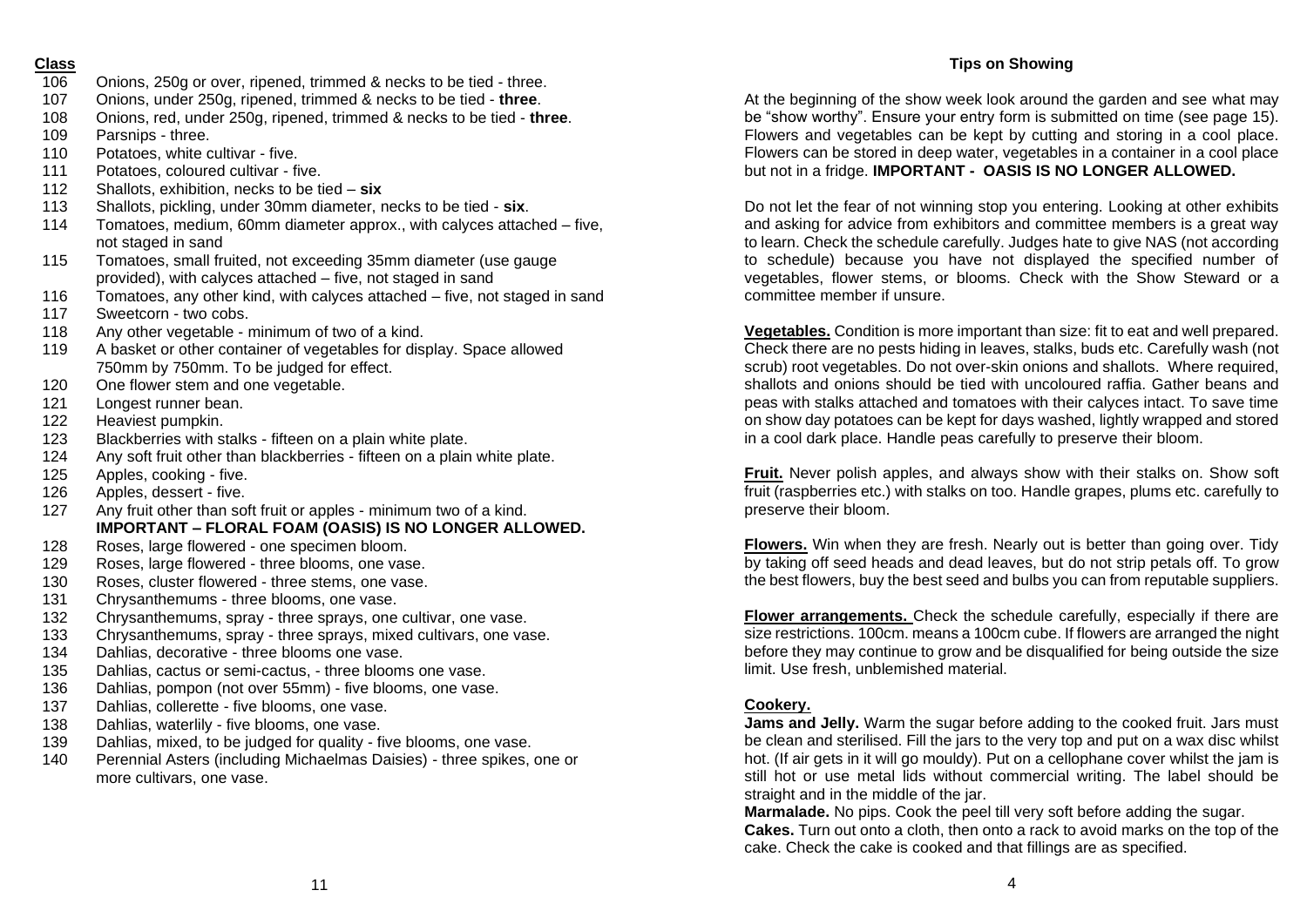# **Summer and Autumn Show Rules**

Special Note:-The committee wishes to draw exhibitors' attention to the necessity for extra care to avoid spillage of water on the floor of the building or on the table cloths. Exhibits must be prepared in the area set aside for this purpose and NOT IN THE MAIN HALL. Bikini vases will be available for use by exhibitors. All entrants will be bound by these Rules of the Society.

#### **IMPORTANT – FLORAL FOAM (OASIS) IS NO LONGER ALLOWED.**

- 1 The competition for prizes in all sections is open to both members and non-members, **living within a 10 mile radius of Liphook**.
- 2 The judges shall have the power to withhold a prize if the articles exhibited do not possess sufficient merit. The judges' decision is final. Judging shall be in accordance with Royal Horticultural Show Handbook 2016 edition and the rules of National Societies or Associations where applicable. **If exhibits are displayed on a plate, this must be plain white to avoid disqualification. Display mats and doilies are not allowed.** All exhibits should be correctly named; errors in naming will not disqualify, but the judges will regard correctness and clarity of naming a telling point in favour of an exhibit in a close competition.
- 3 All exhibits must be the property of the exhibitor. Those in Section A must have been in the exhibitor's possession for at least 2 months before the show. No exhibitor may make more than one entry in any class. Unless otherwise stated in the schedule, 2 or more persons may not compete separately in the same class with produce from the same garden and/or allotment except for cuttings bought at the Spring Show for classes 51 and 148.
- 4 Articles for competition will be received and staged from 7.45 until 10.00am on the morning of exhibition and must consist of the precise number where stated in the schedules. Any article not staged by 10am will be EXCLUDED from the competition. No exhibits may be removed before the presentation of trophies has been concluded. Any exhibit not removed at the end of the show will be disposed of.
- 5 All cups and trophies for competition are perpetual challenge trophies and remain the property of the society. Please note - exhibitors are responsible for the cups and trophies whilst in their possession and for their safe return to the Show Secretaries.

Where trophies are awarded to the most successful exhibitor in a number of classes, points will be awarded as follows: 1st- 4 points 2nd- 3 points 3rd- 2 points HC-1 point. If points are equal the trophy will be shared.

- 6 Definition of "Annuals" flowers raised from seed sown during the twelve months preceding the show.
- 7 Definition of "Beginner" has not won three first prizes in this class before.
- 8 The decision of the Committee on any matter shall be final.
- 9 No late entries will be accepted. The correct fee will accompany each entry

## **Autumn Show**

The **VIAN CUP** (Holder: J Gilbert) will be awarded to the most successful exhibitor in Class 112.

The **BOB BELL TROPHY** (Holder: I Haussauer) will be awarded to the most successful exhibitor in Classes 101 - 111 and 113 - 119.

The **SOCIETY BEST VEGETABLE CERTIFICATE.** Awarded for the best vegetable exhibit. (Awarded to J Gilbert)

The **ARTHUR JOHNSON TROPHY** (Holder: S Amos) Awarded to the most successful dahlia exhibitor in classes 134-139.

The **REG ELLIOTT TROPHY** (Holder: Mrs A Haussauer) will be awarded for the best exhibit in Class 142.

The **COUNTESS OF BRECKNOCK CUP** (Holder: Mrs A Haussauer) will be awarded to the most successful exhibitor in Classes 128-148.

The **W.A. COYTE ANNUAL CHALLENGE CUP** (Holder: Mrs H Brown) awarded to the most successful exhibitor in Classes 144 - 148.

The **LADY SKELHORN TROPHY** (Holder: Mrs L Hollands) will be awarded for the best exhibit in Classes 101-148.

The **FLORAL CUP** (Holder: Mrs M-C Keyser) will be awarded to the most successful exhibitor in classes 149-151.

The **COOKERY CUP** (Holder: Mrs L Hollands) will be awarded to the most successful exhibitor in classes 152-157.

The **BETTY COYTE TROPHY** (Holder: Harrison Gooding) will be awarded to the most successful exhibitor aged 7 and under in classes 158 -160.

The **CHESTNUT CUP** (Holder: Archie Gooding) will be awarded to the most successful exhibitor aged 8-13 years in classes 158 -160.

**Autumn Show entries must be in by Wednesday 31 August. Staging 7:45 - 10:00 am. Show opens 2:00 - 4:00 pm.**

#### **SECTION A - VEGETABLES, FRUIT AND FLOWERS**

Judges: Mrs J Hainsworth Birt, Chiddingfold & Mrs H Chant, Tongham. Judging starts at 10:00

| Prizes: Class 119                   | $1^{st}$ - £1.50 | $2^{nd} - £1.00$ | $3rd - 50p$ |
|-------------------------------------|------------------|------------------|-------------|
| Other Classes 1 <sup>st</sup> - 50p |                  | $2nd - 30p$      | $3rd - 20p$ |

### **Each entry in Classes 101 - 118 and 123 - 127 shall comprise one cultivar. Class**

- 101 Beans, runner, with stalks six pods.
- 102 Beetroot, red, cylindrical or globe three.
- 103 Cabbages two.
- 104 Carrots **three**, long pointed or stump rooted to be pointed equally.
- 105 Leeks three.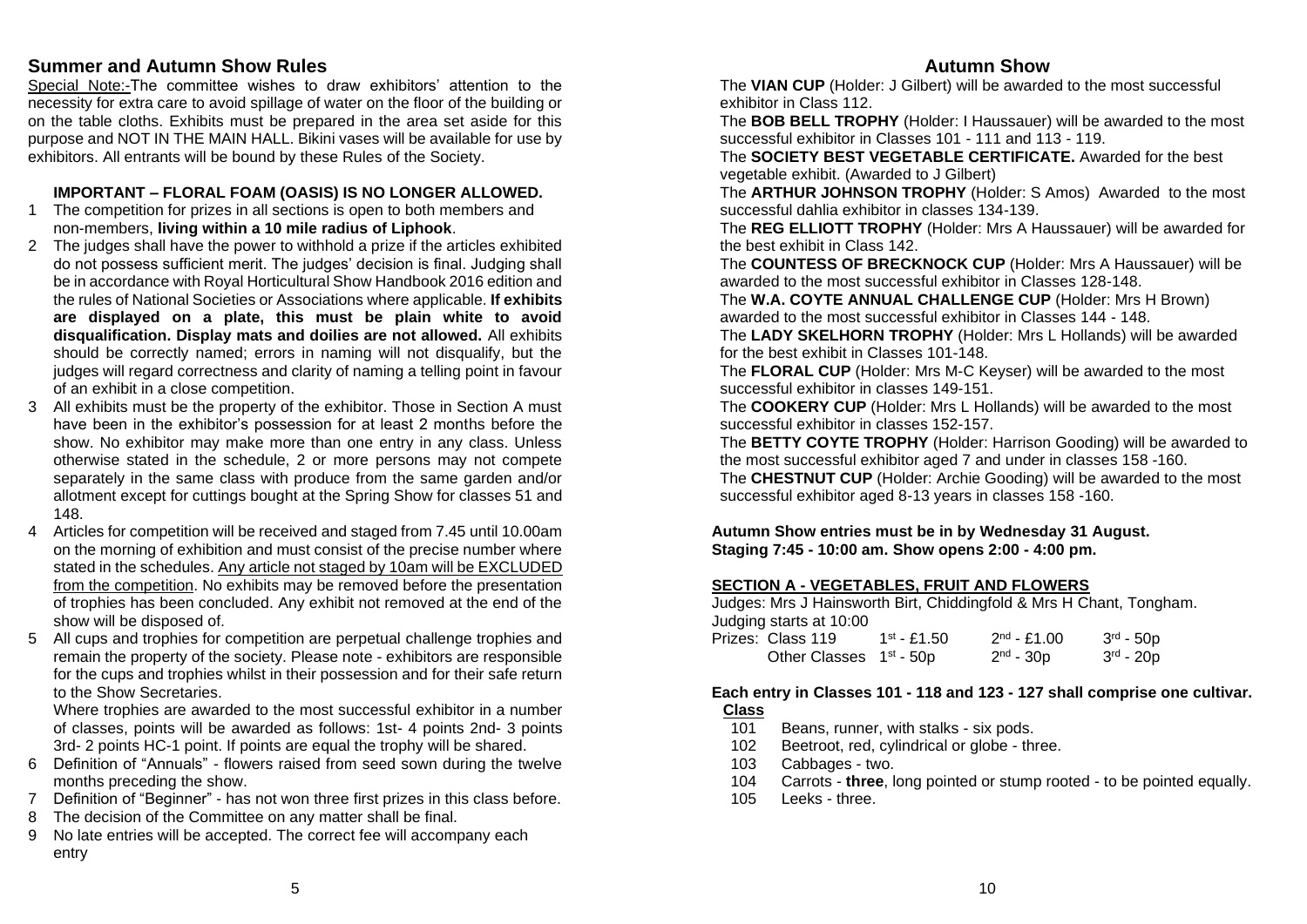#### **Class**

- 54 Fuchsia florets, with stalks, two or three cultivars six, to be displayed on board provided.
- 55 Fuchsia florets, with stalks, one cultivar six, to be displayed on board provided.
- 56 Pot Plant, flowering, other than fuchsia or orchid one. Pot not to exceed 200mm.
- 57 Pot Plant, foliage, including bonsai one. Pot not to exceed 200mm
- 58 **NEW Orchid** Pot not to exceed 200mm.
- 59 Cactus pot not to exceed 200mm.
- 60 Floating flowers in a bowl. Not to exceed 300mm.

# **SECTION B - FLOWER ARRANGEMENT – NO FLORAL FOAM (OASIS)**

Judge: Mrs M Crittenden, Hawkley. Prizes 1st - 50p 2nd - 30p 3rd - 20p Use of accessories is allowed.

# **Class**

- 61 For beginners (see page 5 for definition): Arrangement in a tea cup.
- 62 Open: English Cottage Garden
- 63 Open: Cascades

# **SECTION C – COOKERY**

Judge: Mrs C Hooker, Camelsdale Prizes: 1st - 50p 2<sup>nd</sup> - 30p 3<sup>rd</sup> - 20p Entries in Classes 65 - 69 must be covered in cling film.

# **Class**

- 64 Gooseberry Jam
- 65 Rustic rolls three
- 66 Shortbread fingers three.
- 67 Apple Cake 2lb loaf tin
- 68 Vegetarian quiche
- 69 MEN ONLY –Welsh cakes three.

# **SECTION D - CHILDRENS CLASSES**

Judge: Mrs M Crittenden, Hawkley. Prizes: 1st - 50p 2<sup>nd</sup> - 30p 3<sup>rd</sup> - 20p Classes will be divided between ages 7 and under, and 8 - 13 inclusive. Please state age on entry form. Entries must be entirely made by the exhibitor.

# **Class**

- 70 Flower arrangement for Grandma
- 71 Desert Island on a dinner plate
- 72 Fruit face on a small plate

The **DUDLEY PAUL CHALLENGE CUP** (Awarded in 2019 to: I Haussauer) will be awarded to the most successful exhibitor in classes 1-21

The **SOCIETY BEST VEGETABLE CERTIFICATE.** Awarded for the best vegetable exhibit. (Awarded in 2019 to: J Gilbert)

The **ARTHUR LIDDIARD CUP** (Awarded In 2019 to: J Gilbert) will be awarded to the most successful exhibitor in classes 22 – 27

The **LLEWELLYN EVANS ANNUAL CHALLENGE CUP (**Awarded In 2019 to: Mrs A Haussauer) Awarded for the most successful rose exhibitor in classes 29-32.

The **BOWLBY BOWL** (Awarded In 2019 to: Mrs A Haussauer) Awarded for the most successful sweet pea exhibitor in classes 33-37.

The **JOHN CAESAR CHALLENGE CUP** (Awarded In 2019 to: Mrs M-C Keyser) will be awarded for the best exhibit in Class 49.

The **FUCHSIA CUP** (Awarded In 2019 to: R Ilsley) awarded for the best exhibit in Classes 51-53.

The **HALAHAN CHALLENGE CUP** (Awarded In 2019 to: Mrs A Haussauer) will be awarded to the most successful exhibitor in Classes 28- 60.

The **HALAHAN BEST EXHIBIT CUP** (Awarded In 2019 to: P Catt) will be awarded to the best exhibit in classes 1-60.

The **ROYAL BRITISH LEGION CORONATION CUP** (Awarded In 2019 to: I Haussauer) will be awarded to the most successful Legion member in Classes 1-60.

The **RHS BANKSIAN MEDAL** (Awarded to: I Haussauer at the Autumn Show 2021) for the winner of the most prize money in the horticultural classes. Winners in the previous two years, I Haussauer and Dr S & Mrs M Moss (for special service to the Society during lockdown in 2020) are not eligible.

The **HALAHAN FLORAL CUP** (Awarded In 2019 to: Mrs M-C Keyser) will be awarded to the most successful exhibitor in classes 61-63.

The **BOWLBY COOKERY BOWL** (Awarded In 2019 to: Mrs L Hollands) will be awarded to the most successful exhibitor in classes 64-69. The **HUGH COYTE TROPHY** (Awarded In 2019 to: Archie Gooding) will be awarded to the most successful exhibitor in classes 70- 72 aged 7 years and under.

The **MURIEL CAESAR CHILDRENS CUP** (Awarded In 2019 to: Olivia Stilwell) will be awarded to the most successful exhibitor in classes 70- 72 aged 8 - 13 years.

# **Summer Show**